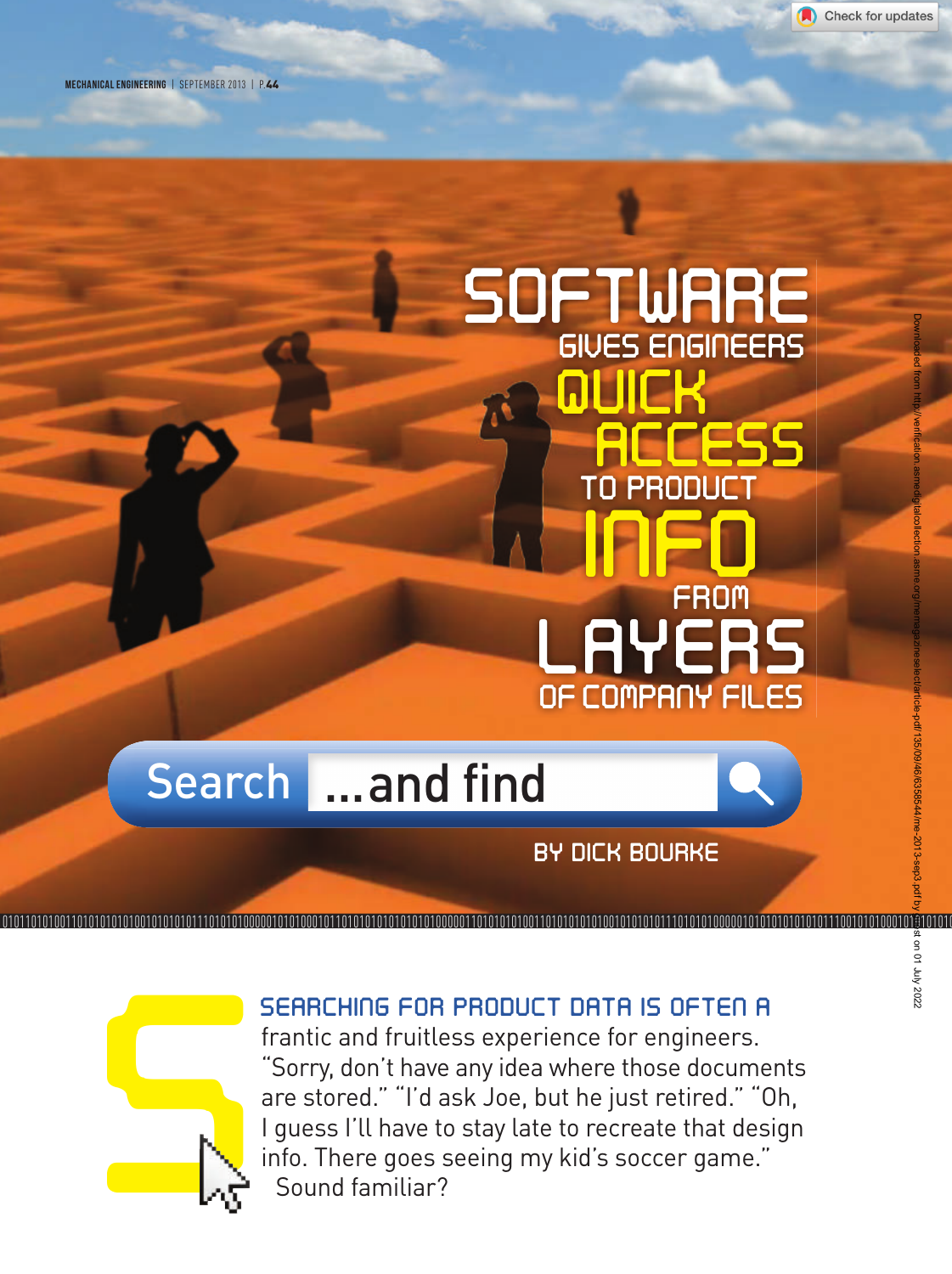0<br>1 1010101011 1010101010101010110101 01010101010101 <u>0</u> 010101010 10101 0 00110 1101010 1010 **010101** 101011 010101010101011 001010101010101<br>010101010101011<br>01010101011 101010101010101010913MEM\_SearchandFind.indd 45 8/5/13 2:36 PM Downloaded from http://verification.asmedigitalcollection.asme.org/memagazineselect/article-pdf/135/09/46/6358544/me-2013-sep3.pdf by guest on 01 July 2022

10101010101010101010101010101 01 010101010101010

1010101010101010101010101010

1010

1011

001

01

111

101

<sup>10</sup><sub>111</sub></sub> 1010101010101

011011

0<br>01 0101<br>01010110101101

01010 10101

1010

1011

1011

101

0101

0111

0110

10010 01110

011101 01011

 $\frac{1}{10}$  01

0100110101

00101011000

1010110000100 100000100

10101010101100001

00001010110000100

Software tools have recently come on the scene to help access data generated during the product development process. Known as a search-based application or as unified information access, these tools ogy—machine-based recognition of meanings and relationships in text to find information stored throughout a company's multiple sources of data, including computer-aided design files and product lifecycle management systems.

These software tools perform three functions: They search, discover, and analyze. The last function involves a highly visible—and hyped—topic these days: Big Data. Just the first two functions, however, constitute a focused application

when used for many engineering and manufacturing enterprises, which I call a search and discover solution, SDS.

Readers are familiar with Google, the Internet search engine. An SDS will let product development personnel search a company's intranet-based legacy information.

#### *FIND DESIGNS ON TIME*

How often are engineers implored to foster innovation or to reduce product development times, costs, and risks?

001010101011011 use elements of semantic technol- 000110 president of research. The PLM management consulting and market research firm CIMdata of Ann Arbor, Mich., estimates engineers spend up to 30 percent of their time searching for data. That number rises to 50 percent if the time spent validating the data is taken into account, according to Stan Przybylinski, CIMdata's vice president of research.

> Other consulting firms, such as market intelligence firm IDC of Framingham, Mass., cite similar amounts of time wasted by knowledge workers looking for already-created information.

> When search applications find tested designs in a timely manner, they save time and money. They also reduce the risks of using incomplete information when making product development decisions. Engineers do not need to create new solutions to problems that have already been solved, nor spend great blocks of their time looking for existing solutions. Instead, they get to focus on activities that are more productive.

Engineers can begin with designs that have already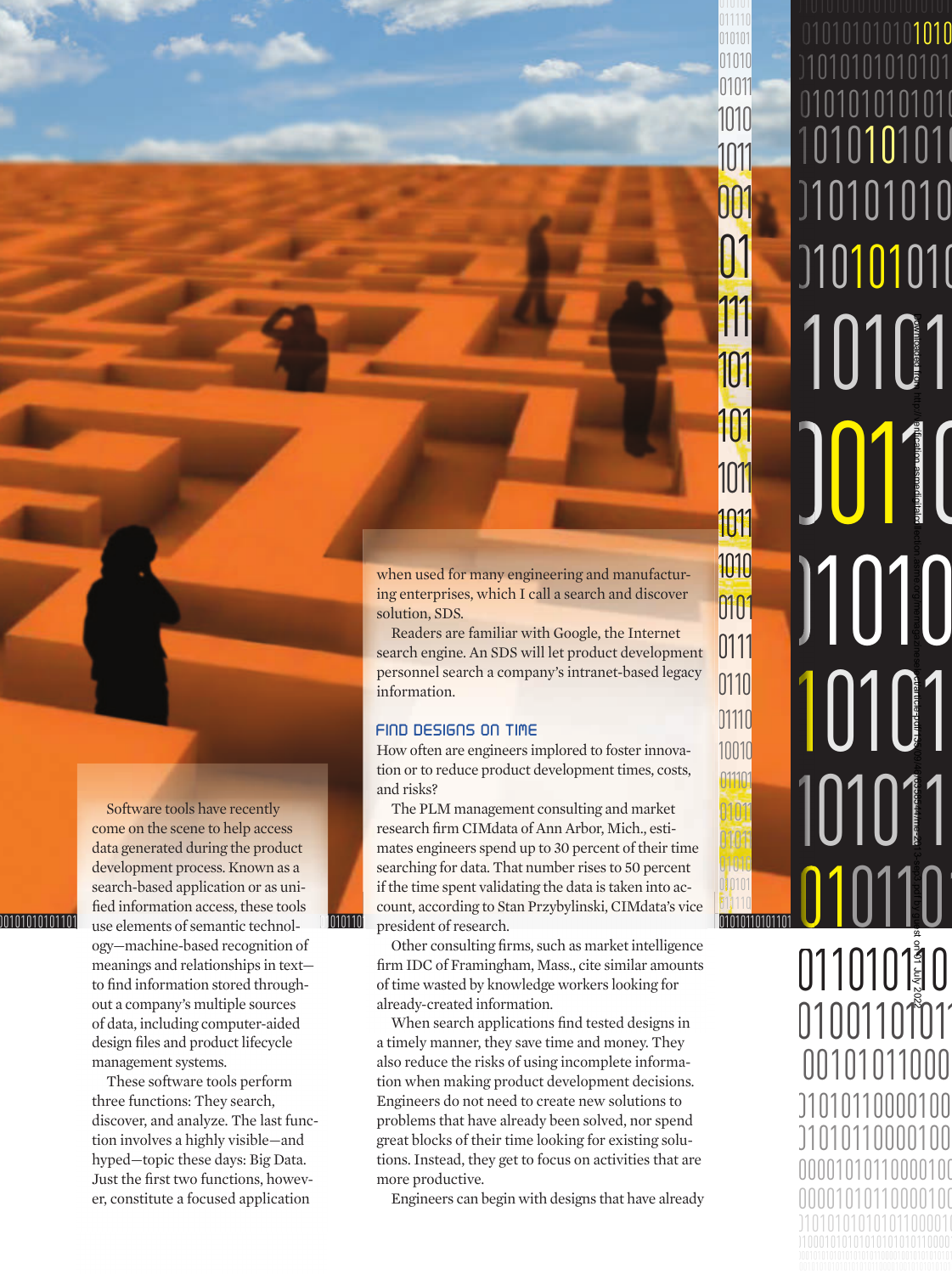Search ...and find

*EMAIL*

*APPLICATIONS*

proved themselves and then will have time to improve on them. Discovering and using legacy designs also avoids costly part duplication, fosters part standardization, and supports inventory reduction.

An SDS is designed to find any information, in any format, in any file, almost instantly, from millions of files. It can search PLM, CAD, enterprise resource planning systems, and many other internal sources of product data.

There is no need to extract, transform, and load new databases or to create new data warehouses to better satisfy everyday inquiry needs. So SDS technology provides another notable benefit: avoiding the time and cost of constantly repurposing and reorganizing files.

#### *HOW AN SDS GETS RESULTS*

SDS works a little like Google or Yahoo, in that users plug in a phrase or a single word, and the software will search for these terms through records and files in seconds. The search engine index checks all of the words in every stored document as it tries to match the search criteria. SDS software also will use synonyms of the search terms to assure completeness

of the search.

*WEBSITES ENTERPRISE* 

τ. ΞΠ

It will find structured data in defined field formats within a database, such as a part number.

**HTTP://**

It also searches unstructured text, which can account for more than 80 percent of a company's stored information. Unstructured text exists in CAD, Word, portable document files, and in e-mails. Cracking open CAD files, in particular, will reveal content and relationships among these files during the search process, allowing engineers to find helpful information that can be reused. By finding such a file, an engineer doesn't have to recreate a part that already exists in the system but previously couldn't be found.

#### *STRUCTURED AND UNSTRUCTURED TEXT*

### $\odot$ *PATENT LITERATURE*

Wide search capability extends the value of an SDS by accessing many forms of product data stored throughout the enterprise's multiple files, not just within the PLM systems and CAD files. Searching can be enhanced by deploying an array of connectors.

Connectors are software modules that extract data relationships, metadata, and file contents. They allow users to discover product data previously hidden in isolated silos, such as quality reports.

The width of a search is optional, depending on management policies for accessibility and security, and the availability of connectors. The wider the search the more likely that all relevant content will be discovered.

A typical initial search may reveal hundreds of choices; further exploration is highly likely. A user can then refine the results list to discover data that are most relevant for decision-making requirements.

Relevance is an essential dynamic in an SDS. It's the "aha" moment: "Oh, here's that CAD file with the supporting analysis reports I desperately need."

Relevance is determined by ranking methods, which range from simple to